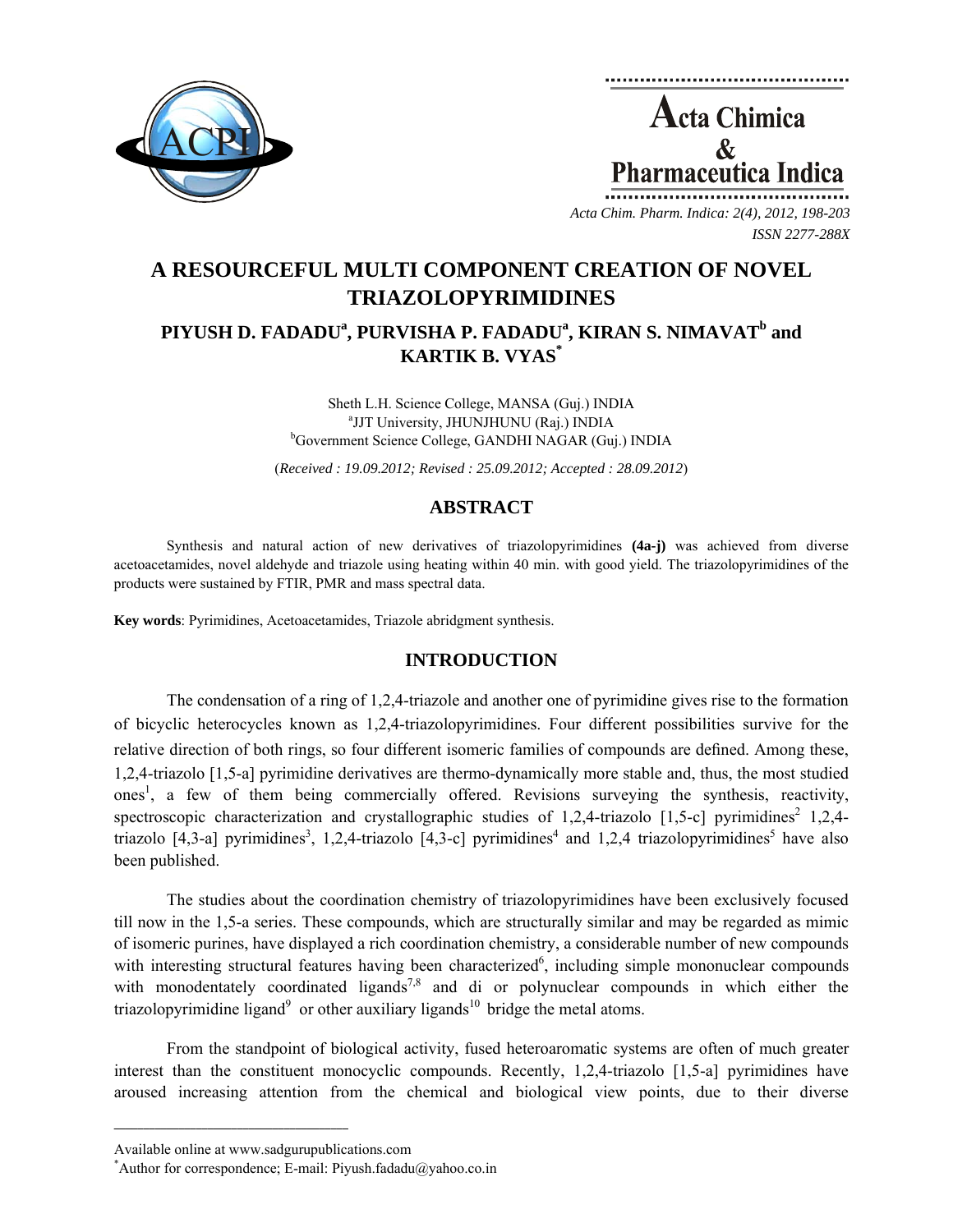pharmacological activities, such as antitumor potency, inhibition of KDR kinase, antifungal effect and macrophage activation. They have proved to be promising anticancer agents with dual mechanisms of tubulin polymerization promotion as well as cyclin dependent kinases 2 inhibition. Some examples of published derivatives of 1,2,4-triazolo [1,5-a] pyrimidine with their biological activities.

To circumvent these problems, we have developed a new microwave assisted protocol for the synthesis of novel pyridmidines **(4a-j)** with the advantage of short reaction time, high yield and environmentally friendliness **(Scheme)**.



**Scheme** 

#### **EXPERIMENTAL**

<sup>1</sup>H NMR spectra were evidenced on Brukur spectrophotometer (400 MHz). Chemical shifts are expressed in units relative to TMS signal as internal reference. IR spectra were evidenced on FT-IR Shimadzu-FT-IR 8400 spectrophotometer on KBr pallets. Mass spectra were evidenced on GCMS QP2010 Gas Chromatograph. Thin Layer Chromatography was performed on silica gel-G using hexane: ethyl acetate and toluene: methanol solvent system.

#### **Typical exaperimental procedure for the synthesis of triazolopyrimidines**

A mixture of the 5-amino-1,2,4-triazole (2 mmol), an appropriate acetoacetaminde (2 mmol) and 4-(2,4-dinitrophenoxy)benzaldehyde (1 mmol) was refluxed in 0.5 mL of DMF for 40 min. After cooling, methanol  $(\sim 20 \text{ mL})$  was added. The reaction mixture was allowed to stand overnight and then filtered to give the solid triazolopyrimidine products, which were crystallized from methanol.

### **7-(4-(2, 4-dinitrophenoxy) phenyl)-N-(3-chlorophenyl)-4, 7-dihydro-5-isopropyl-[1, 2, 4]-triazolo [1,5-a] pyrimidine-6-carboxamide**

**4a**. m.p. 198<sup>o</sup>C; white crystals; <sup>1</sup>H NMR (DMSO-d<sub>6</sub>)  $\delta$  ppm: 1.47 (s, 3H, H<sub>a</sub>), 1.58 (s, 3H, H<sub>b</sub>), 3.85  $(m, 1H, H_c)$ , (δ 6.26) (s, 1H, H<sub>d</sub>), (δ 6.43-6.45) (d, 2H, H<sub>ee'</sub>,), (δ 6.76-6.78) (d, 1H, H<sub>f</sub>), (δ 7.14-7.18) (t, 2H, H<sub>gg</sub>,), (δ 7.27-7.31) (t, 1H, H<sub>h</sub>), (δ 7.37-7.45) (m, 3H, H<sub>i-k</sub>), (δ 7.58-7.62) (dd, 2H, H<sub>lm</sub>), (δ 7.71) (s, 1H, H<sub>n</sub>), (δ 9.88) (s, 1H, H<sub>0</sub>),(δ 10.29) (s, 1H, H<sub>n</sub>). FT IR (cm<sup>-1</sup>): 3259 (N-H stretching of secondary amine), 3013 (C-H stretching of aromatic ring), 2931 (C-H asymmetrical stretching of CH<sub>3</sub> group), 2886 (C-H asymmetrical stretching of CH<sub>3</sub> group), 1686 (C=O stretching of amide), 1613 (C=N stretching of triazole ring), 1564 (N-H deformation of pyrimidine ring), 1520 and 1478 (C=C stretching of aromatic ring), 1421 (C-H asymmetrical deformation of CH<sub>3</sub> group), 1410 (C-H symmetrical deformation of CH<sub>3</sub> group), 1330 (C-N stretching), 1274 (C-NO2 symmetrical deformation of NO2 group), 1247 (C-O-C stretching), 1028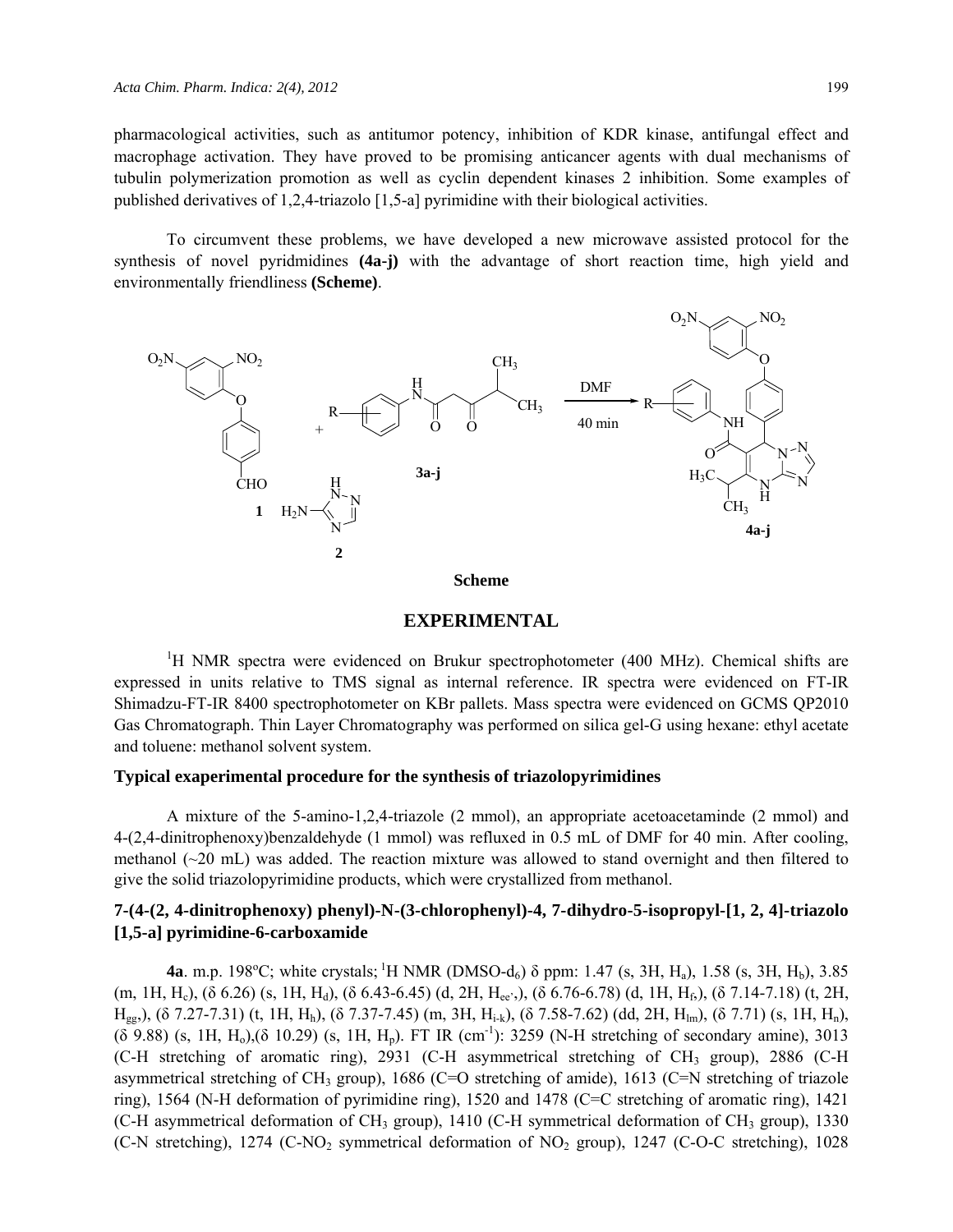(C-H in plane deformation of aromatic ring), 821 (C-H out of plane bending of 1,4-disubstituion), 730 (C-Cl stretching), Mass: m/z 548; Anal. Calcd. for  $C_{27}H_{22}CIN_7O_6$ : C, 55.80; H, 3.31; Cl, 6.47; N, 17.89; O, 17.52; Found: C, 55.05; H, 3.25; Cl, 6.24; N, 17.25; O, 17.03%.

### **7-(4-(2, 4-dinitrophenoxy) phenyl)-N-(4-fluorophenyl)-4,7-dihydro-5-isopropyl-[1, 2, 4] triazolo [1,5-a] pyrimidine-6-carboxamide**

**4b**. m.p. 187<sup>o</sup>C; white crystals; <sup>1</sup>H NMR (DMSO-d<sub>6</sub>)  $\delta$  ppm: 1.37 (s, 3H, H<sub>a</sub>), 1.48 (s, 3H, H<sub>b</sub>), 3.75 (m, 1H, H<sub>c</sub>), (δ 6.21) (s, 1H, H<sub>d</sub>), (δ 6.60-6.70) (d, 2H, H<sub>ee'</sub>,), (δ 6.72-6.79) (d, 1H, H<sub>f</sub>), (δ 7.11-7.16) (t, 2H, Hgg'), (δ 7.27-7.37) (dd'dd', 4H, Hhh'-ii'), (δ 7.49-7.54) (dd, 2H, Hjk), (δ 7.63) (s, 1H, Hl), (δ 9.07) (s, 1H, Hm), (δ 10.03) (s, 1H, H<sub>n</sub>). FT IR (cm<sup>-1</sup>): 3289 (N-H stretching of secondary amine), 3052 (C-H stretching of aromatic ring), 2921 (C-H asymmetrical stretching of CH<sub>3</sub> group), 2843 (C-H asymmetrical stretching of CH<sub>3</sub> group), 1667 (C=O stretching of amide), 1648 (C=N stretching of triazole ring), 1545 (N-H deformation of pyrimidine ring), 1522 and 1434 (C=C stretching of aromatic ring), 1404 (C-H asymmetrical deformation of CH<sub>3</sub> group), 1400 (C-H symmetrical deformation of CH<sub>3</sub> group), 1304 (C-N stretching), 1268 (C-NO<sub>2</sub> symmetrical deformation of NO<sub>2</sub> group), 1249 (C-O-C stretching), 1029 (C-H in plane deformation of aromatic ring), 836 (C-H out of plane bending of 1,4-disubstituion), 728 (C-Cl stretching), Mass: m/z 560; Anal. Calcd. for C<sub>27</sub>H<sub>12</sub>FN<sub>7</sub>O<sub>6</sub>: C, 57.96; H, 3.96; F, 3.40; N, 17.52; O, 17.16; Found: C, 57.56; H, 3.06; F, 3.00; N, 17.02; O, 17.00%.

### **7-(4-(2, 4-dinitrophenoxy) phenyl)-N-(4-chlorophenyl)-4, 7-dihydro-5-isopropyl-[1, 2, 4] triazolo [1,5-a] pyrimidine-6-carboxamide**

**4c**. m.p. 188<sup>o</sup>C; white crystals; <sup>1</sup>H NMR (DMSO-d<sub>6</sub>)  $\delta$  ppm: 1.42 (s, 3H, H<sub>a</sub>), 1.50 (s, 3H, H<sub>b</sub>), 3.22 (m, 1H, H<sub>e</sub>), (δ 6.22) (s, 1H, H<sub>d</sub>), (δ 6.31-6.35) (d, 2H, H<sub>ff</sub>,), (δ 6.68-6.74) (d, 1H, H<sub>g</sub>,), (δ 7.00-7.08) (t, 2H,  $H<sub>hh'</sub>$ ), (δ 7.13-7.31) (dd'dd', 4H,  $H<sub>ii'</sub>$ <sub>-ii'</sub>), (δ 7.55-7.60) (dd, 2H,  $H<sub>kl</sub>$ ), (δ 7.79) (s, 1H,  $H<sub>m</sub>$ ), (δ 9.24) (s, 1H,  $H_n$ ),(δ 10.00) (s, 1H,  $H_0$ ). FT IR (cm<sup>-1</sup>): 3159 (N-H stretching of secondary amine), 3052 (C-H stretching of aromatic ring), 2951 (C-H asymmetrical stretching of CH<sub>3</sub> group), 2853 (C-H asymmetrical stretching of CH3 group), 1657 (C=O stretching of amide), 1622 (C=N stretching of triazole ring), 1505 (N-H deformation of pyrimidine ring), 1500 and 1484 (C=C stretching of aromatic ring), 1480 (C-H asymmetrical deformation of CH<sub>3</sub> group), 1400 (C-H symmetrical deformation of CH<sub>3</sub> group), 1354 (C-N stretching), 1258 (C-NO2 symmetrical deformation of NO2 group), 1209 (C-O-C stretching), 1009 (C-H in plane deformation of aromatic ring), 804 (C-H out of plane bending of 1,4-disubstituion), 709 (C-Cl stretching), Mass: m/z 576; Anal. Calcd. for  $C_{27}H_{22}CIN_7O_6$ : C, 56.30; H, 3.85; Cl, 6.16; N, 17.02; O, 16.67; Found: C, 56.10; H, 3.45; Cl, 6.06; N, 17.00; O, 16.27%.

## **7-(4-(2, 4-dinitrophenoxy) phenyl)-N-(4-nitrophenyl)-4, 7-dihydro-5-isopropyl-[1, 2, 4] triazolo [1,5-a] pyrimidine-6-carboxamide**

**4d**. m.p. 181<sup>o</sup>C; white crystals; <sup>1</sup>H NMR (DMSO-d<sub>6</sub>)  $\delta$  ppm: 1.22 (s, 3H, H<sub>a</sub>), 1.34 (s, 3H, H<sub>b</sub>), 3.43 (m, 1H, Hc), (δ 6.30) (s, 1H, Hd), (δ 6.50-6.60) (d, 2H, Hee',), (δ 6.71-6.79) (d, 1H, Hf,), (δ 7.02-7.08) (t, 2H,  $H_{gg'}$ ), (δ 7.15-7.34) (dd'dd', 4H,  $H_{hh'-ii'}$ ), (δ 7.41-7.46) (dd, 2H,  $H_{ik}$ ), (δ 7.56) (s, 1H,  $H_l$ ), (δ 9.58) (s, 1H,  $H_m$ ),  $(6\ 10.02)$  (s, 1H, H<sub>n</sub>). FT IR (cm<sup>-1</sup>): 3210 (N-H stretching of secondary amine), 3012 (C-H stretching of aromatic ring), 2916 (C-H asymmetrical stretching of CH<sub>3</sub> group), 2813 (C-H asymmetrical stretching of CH<sub>3</sub> group), 1616 (C=O stretching of amide), 1613 (C=N stretching of triazole ring), 1515 (N-H deformation of pyrimidine ring), 1506 and 1423 (C=C stretching of aromatic ring), 1413 (C-H asymmetrical deformation of CH<sub>3</sub> group), 1400 (C-H symmetrical deformation of CH<sub>3</sub> group), 1345 (C-N stretching), 1253 (C-NO2 symmetrical deformation of NO2 group), 1229 (C-O-C stretching), 1028 (C-H in plane deformation of aromatic ring), 843 (C-H out of plane bending of 1,4-disubstituion), 738 (C-Cl stretching),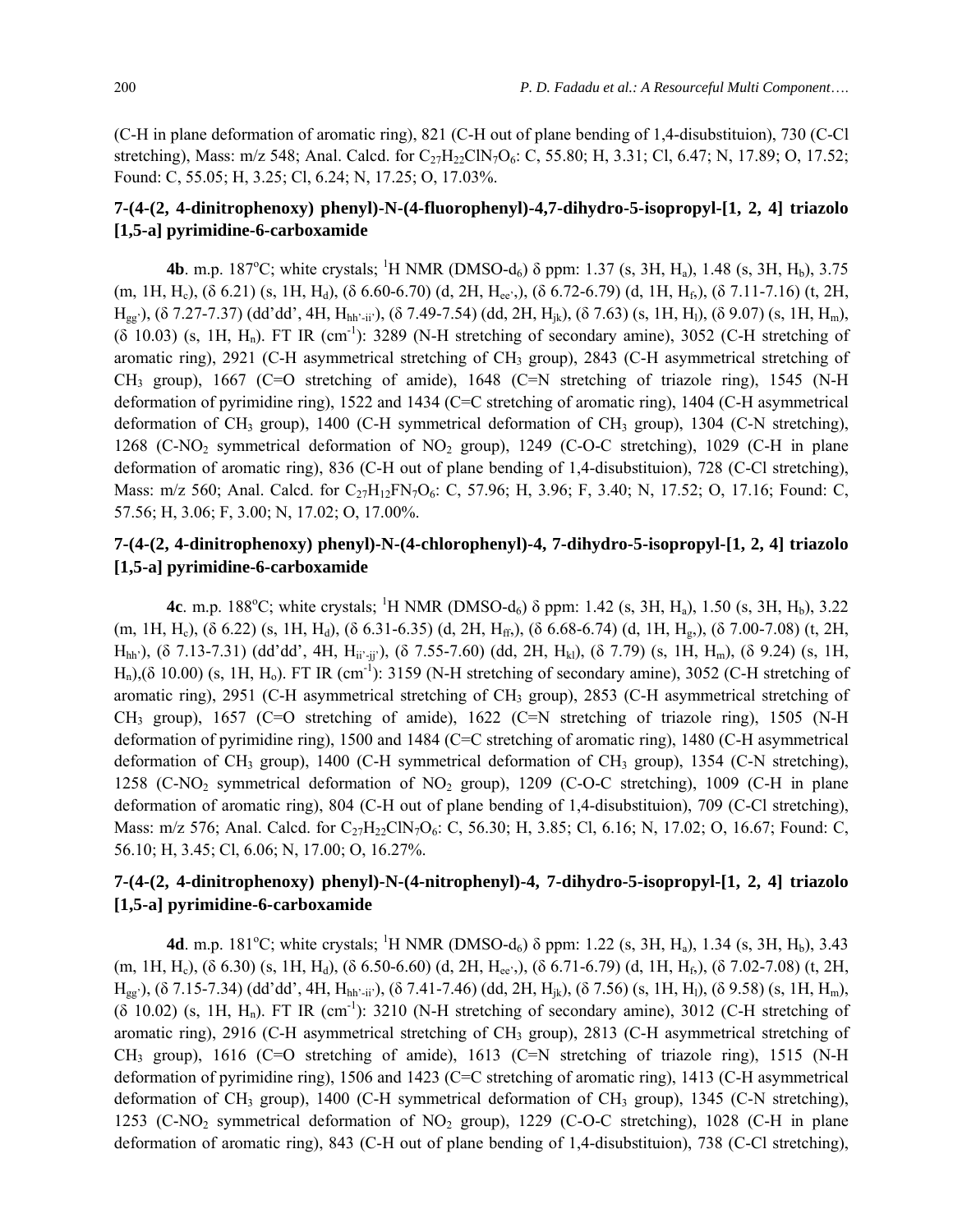Mass: m/z 587; Anal. Calcd. for  $C_{27}H_{22}N_8O_8$ : C, 55.29; H, 3.78; N, 19.11; O, 21.82; Found: C, 55.09; H, 3.28; N, 19.01; O, 21.02%.

### **7-(4-(2, 4-dinitrophenoxy) phenyl)-N-(3-nitrophenyl)-4, 7-dihydro-5-isopropyl-[1, 2, 4] triazolo [1,5-a] pyrimidine-6-carboxamide**

**4e**. m.p. 179°C; white crystals; <sup>1</sup>H NMR (DMSO-d<sub>6</sub>)  $\delta$  ppm: 1.41 (s, 3H, H<sub>a</sub>), 1.50 (s, 3H, H<sub>b</sub>), 3.56 (m, 1H, H<sub>c</sub>), (δ 6.03) (s, 1H, H<sub>d</sub>), (δ 6.61-6.63) (d, 2H, H<sub>ee'</sub>,), (δ 6.78-6.80) (d, 1H, H<sub>f</sub>), (δ 7.10-7.14) (t, 2H,  $H_{gg'}$ ), (δ 7.18-7.20) (t, 1H,  $H_{hh}$ ), (δ 7.23-7.31) (m, 3H,  $H_{i-k}$ ), (δ 7.34-7.39) (dd, 2H,  $H_{lm}$ ), (δ 7.83) (s, 1H,  $H_n$ ),  $(6\ 9.25)$  (s, 1H, H<sub>0</sub>),(δ 10.13) (s, 1H, H<sub>n</sub>).FT IR (cm<sup>-1</sup>): 3260 (N-H stretching of secondary amine), 3020 (C-H stretching of aromatic ring), 2920 (C-H asymmetrical stretching of CH<sub>3</sub> group), 2815 (C-H asymmetrical stretching of CH<sub>3</sub> group), 1675 (C=O stretching of amide), 1625 (C=N stretching of triazole ring), 1514 (N-H deformation of pyrimidine ring), 1506 and 1482 (C=C stretching of aromatic ring), 1413 (C-H asymmetrical deformation of CH3 group), 1400 (C-H symmetrical deformation of CH3 group), 1323 (C-N stretching), 1221 (C-NO<sub>2</sub> symmetrical deformation of NO<sub>2</sub> group), 1203 (C-O-C stretching), 1002 (C-H in plane deformation of aromatic ring), 813 (C-H out of plane bending of 1,4-disubstituion), 728 (C-Cl stretching), Mass: m/z 558; Anal. Calcd. for C<sub>27</sub>H<sub>22</sub>N<sub>8</sub>O<sub>8</sub>: C, 55.29; H, 3.78; N, 19.11; O, 21.82; Found: C, 55.09; H, 3.38; N, 19.01; O, 21.32%.

### **7-(4-(2,4-dinitrophenoxy) phenyl)-N-(4-hydroxyphenyl)-4,7-dihydro-5-isopropyl-[1, 2, 4] triazolo [1,5-a] pyrimidine-6-carboxamide**

**4f**. m.p. 176<sup>o</sup>C; white crystals; <sup>1</sup>H NMR (DMSO-d<sub>6</sub>)  $\delta$  ppm: 1.31 (s, 3H, H<sub>a</sub>), 1.40 (s, 3H, H<sub>b</sub>), 3.11 (m, 1H, H<sub>c</sub>), (δ 4.33) (s, 1H, H<sub>d</sub>), (δ 6.32) (s, 1H, H<sub>e</sub>), (δ 6.48-6.58) (d, 2H, H<sub>ff</sub>,), (δ 6.64-6.74) (d, 1H, H<sub>g</sub>),  $( \delta$  7.05-7.11) (t, 2H, H<sub>hh'</sub>), ( $\delta$  7.16-7.29) (dd'dd', 4H, H<sub>ii'-ii</sub>'), ( $\delta$  7.42-7.48) (dd, 2H, H<sub>kl</sub>), ( $\delta$  7.62) (s, 1H, H<sub>m</sub>), (δ 9.52) (s, 1H, Hn),(δ 10.11) (s, 1H, Ho). FT IR (cm-1): 3286 (N-H stretching of secondary amine), 3084 (C-H stretching of aromatic ring),  $2958$  (C-H asymmetrical stretching of CH<sub>3</sub> group),  $2868$  (C-H) asymmetrical stretching of CH<sub>3</sub> group), 1682 (C=O stretching of amide), 1681 (C=N stretching of triazole ring), 1585 (N-H deformation of pyrimidine ring), 1529 and 1462 (C=C stretching of aromatic ring), 1423 (C-H asymmetrical deformation of CH<sub>3</sub> group), 1401 (C-H symmetrical deformation of CH<sub>3</sub> group), 1354 (C-N stretching),  $1245$  (C-NO<sub>2</sub> symmetrical deformation of NO<sub>2</sub> group),  $1234$  (C-O-C stretching), 1031 (C-H in plane deformation of aromatic ring), 834 (C-H out of plane bending of 1,4-disubstituion), 728 (C-Cl stretching), Mass: m/z 558; Anal. Calcd. for  $C_{27}H_{23}N_7O_7$ : C, 58.17; H, 4.16; N, 17.59; O, 20.09; Found: C, 58.10; H, 4.10; N, 17.50; O, 20.00%.

### **7-(4-(2, 4-dinitrophenoxy) phenyl)-N-(2-chlorophenyl)-4, 7-dihydro-5-isopropyl-[1, 2, 4] triazolo [1,5-a] pyrimidine-6-carboxamide**

**4g**. m.p. 183<sup>o</sup>C; white crystals; <sup>1</sup>H NMR (DMSO-d<sub>6</sub>)  $\delta$  ppm: 1.43 (s, 3H, H<sub>a</sub>), 1.52 (s, 3H, H<sub>b</sub>), 3.11 (m, 1H, H<sub>c</sub>), (δ 6.25) (s, 1H, H<sub>d</sub>), (δ 6.71-6.73) (d, 2H, H<sub>ee'</sub>,), (δ 6.78-6.80) (d, 1H, H<sub>f</sub>), (δ 7.00-7.04) (t, 2H,  $H_{gg'}$ ), (δ 7.10-7.15) (t, 1H, H<sub>h</sub>), (δ 7.20-7.24) (m, 5H, H<sub>i-l</sub>), (δ 7.41-7.51) (dd, 2H, H<sub>mn</sub>), (δ 7.52) (s, 1H, H<sub>0</sub>), (δ 9.52) (s, 1H, Hp), (δ 10.02) (s, 1H, Hq). FT IR (cm-1): 3225 (N-H stretching of secondary amine), 3013 (C-H stretching of aromatic ring), 2907 (C-H asymmetrical stretching of CH<sub>3</sub> group), 2844 (C-H asymmetrical stretching of CH<sub>3</sub> group), 1641 (C=O stretching of amide), 1602 (C=N stretching of triazole ring), 1514 (N-H deformation of pyrimidine ring), 1512 and 1454 (C=C stretching of aromatic ring), 1404 (C-H asymmetrical deformation of CH<sub>3</sub> group), 1401 (C-H symmetrical deformation of CH<sub>3</sub> group), 1376 (C-N stretching), 1264 (C-NO2 symmetrical deformation of NO2 group), 1246 (C-O-C stretching), 1022 (C-H in plane deformation of aromatic ring), 841 (C-H out of plane bending of 1,4-disubstituion), 722 (C-Cl stretching), Mass: m/z 576; Anal. Calcd. for  $C_{27}H_{22}CIN_7O_6$ : C, 56.30; H, 3.85; Cl, 6.16; N, 17.02; O, 16.67; Found: C, 56.10; H, 3.05; Cl, 6.00; N, 17.00; O, 16.27%.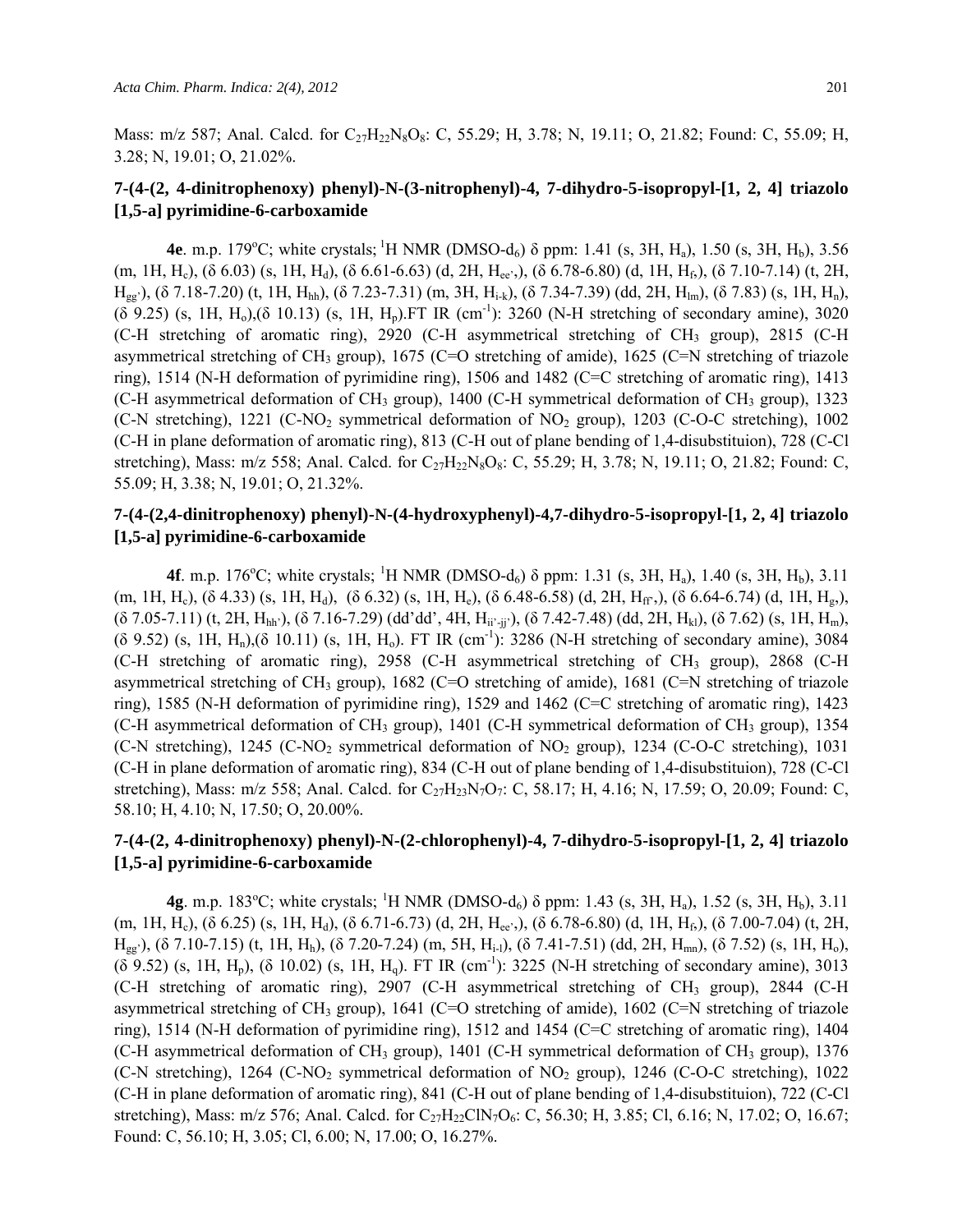### **7-(4-(2,4-dinitrophenoxy) phenyl)-N-(4-methoxyphenyl)-4,7-dihydro-5-isopropyl-[1, 2, 4] triazolo [1,5-a] pyrimidine-6-carboxamide**

**4h**. m.p. 179°C; white crystals; <sup>1</sup>H NMR (DMSO-d<sub>6</sub>)  $\delta$  ppm: 1.40 (s, 3H, H<sub>a</sub>), 1.56 (s, 3H, H<sub>b</sub>),  $( \delta$  3.20) (s, 3H, H<sub>c</sub>), 3.42 (m, 1H, H<sub>d</sub>), (δ 3.46) (s, 2H, H<sub>e</sub>), (δ 6.15) (s, 1H, H<sub>f</sub>), (δ 6.61-6.63) (d, 2H, H<sub>gg'</sub>),  $($ δ 6.78-6.82) (d, 1H, H<sub>h</sub>), (δ 7.01-7.05) (t, 2H, H<sub>i</sub>), (δ 7.08-7.10) (t, 1H, H<sub>i</sub>), (δ 7.21-7.26) (m, 5H, H<sub>k-l</sub>),  $( \delta$  7.41-7.51) (dd, 2H, H<sub>mn</sub>), ( $\delta$  7.62) (s, 1H, H<sub>0</sub>), ( $\delta$  9.66) (s, 1H, H<sub>p</sub>), ( $\delta$  10.62) (s, 1H, H<sub>q</sub>). FT IR (cm<sup>-1</sup>): 3230 (N-H stretching of secondary amine), 3010 (C-H stretching of aromatic ring), 2953 (C-H asymmetrical stretching of CH<sub>3</sub> group), 2850 (C-H asymmetrical stretching of CH<sub>3</sub> group), 1660 (C=O stretching of amide), 1610 (C=N stretching of triazole ring), 1531 (N-H deformation of pyrimidine ring), 1500 and 1490 (C=C stretching of aromatic ring), 1431 (C-H asymmetrical deformation of CH<sub>3</sub> group), 1421 (C-H symmetrical deformation of CH<sub>3</sub> group), 1323 (C-N stretching), 1261 (C-NO<sub>2</sub> symmetrical deformation of NO2 group), 1260 (C-O-C stretching), 1011 (C-H in plane deformation of aromatic ring), 831 (C-H out of plane bending of 1,4-disubstituion), Mass:  $m/z$  572; Anal. Calcd. for  $C_{28}H_{25}N_7O_7$ : C, 58.84; H, 4.41; N, 17.15; O, 19.60; Found: C, 58.74; H, 4.21; N, 17.05; O, 19.40%.

### **7-(4-(2,4-dinitrophenoxy) phenyl)-N-(4-bromophenyl)-4,7-dihydro-5-isopropyl-[1, 2, 4] triazolo [1,5-a] pyrimidine-6-carboxamide**

**4i**. m.p. 186<sup>o</sup>C; white crystals; <sup>1</sup>H NMR (DMSO-d<sub>6</sub>)  $\delta$  ppm: 1.33 (s, 3H, H<sub>a</sub>), 1.46 (s, 3H, H<sub>b</sub>),  $($ δ 3.44) (s, 3H, H<sub>c</sub>), (δ 6.03) (s, 1H, H<sub>d</sub>), (δ 6.44-6.56) (d, 2H, H<sub>ee'</sub>,), (δ 6.66-6.72) (d, 1H, H<sub>f</sub>), (δ 7.04-7.10) (t, 2H,  $H_{gg'}$ ), (δ 7.16-7.36) (dd'dd', 4H,  $H_{hh'-ii'}$ ), (δ 7.58-7.62) (dd, 2H,  $H_{ik}$ ), (δ 7.80) (s, 1H,  $H_l$ ), (δ 9.64) (s, 1H, H<sub>m</sub>),( $\delta$  10.20) (s, 1H, H<sub>n</sub>). FT IR (cm<sup>-1</sup>): 3227 (N-H stretching of secondary amine), 3011 (C-H stretching of aromatic ring), 2985 (C-H asymmetrical stretching of CH<sub>3</sub> group), 2858 (C-H asymmetrical stretching of CH<sub>3</sub> group), 1656 (C=O stretching of amide), 1603 (C=N stretching of triazole ring), 1556 (N-H deformation of pyrimidine ring), 1500 and 1453 (C=C stretching of aromatic ring), 1420 (C-H asymmetrical deformation of  $CH_3$  group), 1401 (C-H symmetrical deformation of  $CH_3$  group), 1344 (C-N stretching), 1223 (C-NO<sub>2</sub> symmetrical deformation of NO<sub>2</sub> group), 1200 (C-O-C stretching), 1050 (C-H in plane deformation of aromatic ring), 835 (C-H out of plane bending of 1,4-disubstituion), 732 (C-Br stretching), Mass: m/z 620; Anal. Calcd. for  $C_{27}H_{22}BrN_7O_6$ : C, 52.27; H, 3.57; Br, 12.88; N, 15.80; O, 15.47; Found: CC, 52.27; H, 3.57; Br, 12.88; N, 15.80; O, 15.42%.

## **7-(4-(2,4-dinitrophenoxy) phenyl)-N-(3-bromophenyl)-4,7-dihydro-5-isopropyl-[1, 2, 4] triazolo [1,5-a] pyrimidine-6-carboxamide**

**4j**. m.p. 188°C; white crystals; <sup>1</sup>H NMR (DMSO-d<sub>6</sub>) δ ppm: 1.33 (s, 3H, H<sub>a</sub>), 1.46 (s, 3H, H<sub>b</sub>),  $(6\ 3.44)$  (s, 3H, H<sub>c</sub>),  $(8\ 6.31)$  (s, 1H, H<sub>d</sub>),  $(8\ 6.32-6.54)$  (d, 2H, H<sub>ee'</sub>,),  $(8\ 6.64-6.70)$  (d, 1H, H<sub>f</sub>),  $(8\ 7.02-7.09)$ (t, 2H, H<sub>gg</sub>'), (δ 7.22-7.30) (dd'dd', 4H, H<sub>hh'-ii</sub>'), (δ 7.40-7.52) (dd, 2H, H<sub>ik</sub>), (δ 7.74) (s, 1H, H<sub>1</sub>), (δ 9.27) (s, 1H,  $H_m$ ),(δ 10.34) (s, 1H,  $H_n$ ). FT IR (cm<sup>-1</sup>): 3212 (N-H stretching of secondary amine), 3021 (C-H stretching of aromatic ring), 2932 (C-H asymmetrical stretching of CH<sub>3</sub> group), 2852 (C-H asymmetrical stretching of CH<sub>3</sub> group), 1603 (C=O stretching of amide), 1587 (C=N stretching of triazole ring), 1537 (N-H deformation of pyrimidine ring), 1500 and 1450 (C=C stretching of aromatic ring), 1400 (C-H asymmetrical deformation of CH<sub>3</sub> group), 1390 (C-H symmetrical deformation of CH<sub>3</sub> group), 1350 (C-N stretching), 1228 (C-NO2 symmetrical deformation of NO2 group), 1212 (C-O-C stretching), 1048 (C-H in plane deformation of aromatic ring), 838 (C-H out of plane bending of 1,4-disubstituion), 723 (C-Br stretching), Mass: m/z 591; Anal. Calcd. for  $C_{27}H_{22}BrN_7O_6$ : C, 52.27; H, 3.57; Br, 12.88; N, 15.80; O, 15.47; Found: CC, 52.17; H, 3.47; Br, 12.78; N, 15.70; O, 15.42%.